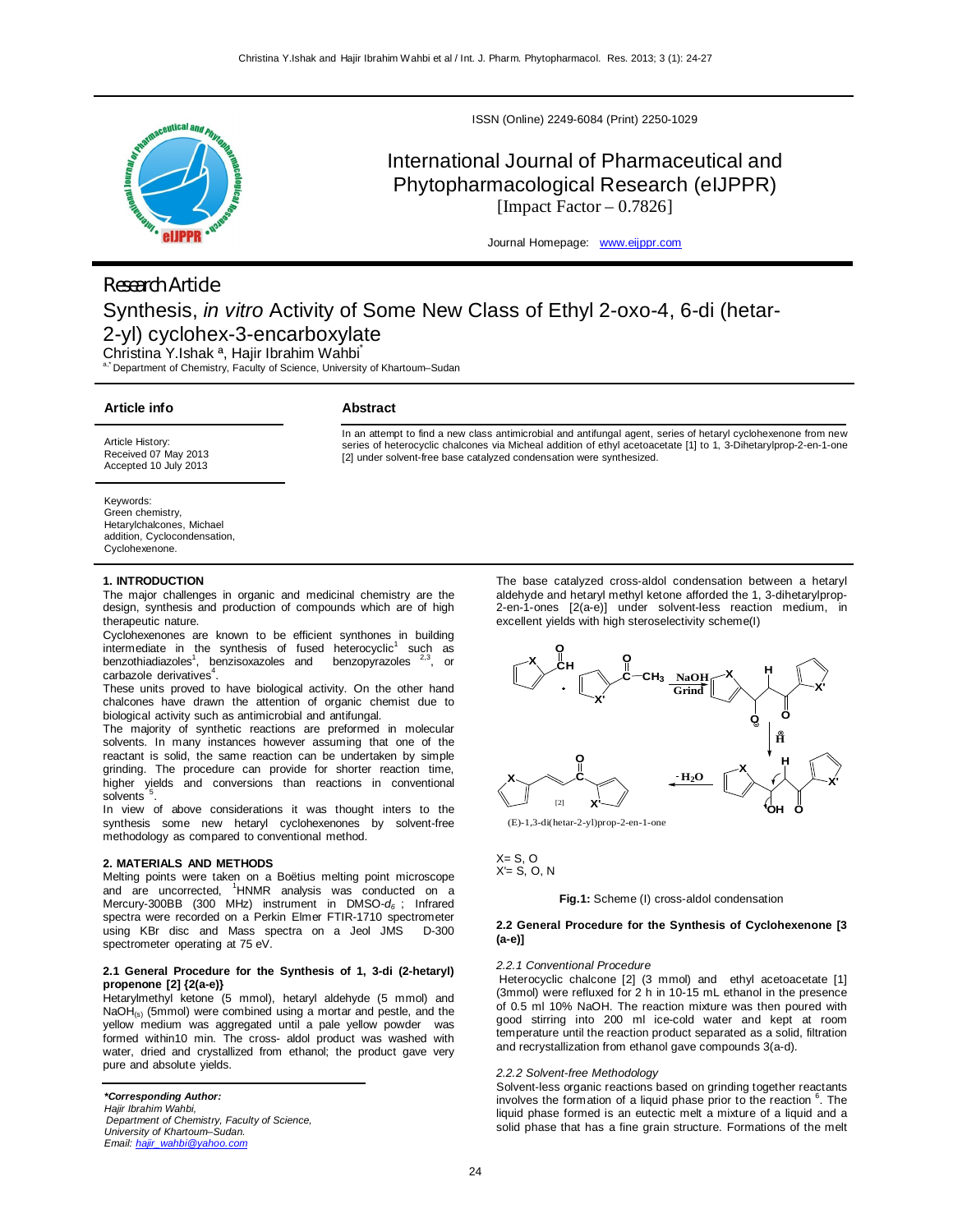explains the fast kinetics because the uniform distribution of the reacting components leads to put them in close proximity and are<br>poised to react in a controlled way<sup>7,8</sup>.

Compound [1] and [2] and NaOH were taken together in an equimolar ratio. The reagents were ground in a mortar using pestle. The mixture melted, turned to a pale yellow paste and then yellow powder within 5min. The reaction was monitored by TLC (Hexane: ethyl acetate:: 4:1). The workup of the product gave very pure and absolute yields.

The synthetic strategy focuses on the fact that acetoacetate[1] having and active methylene moiety undergoes Micheal cyclocondensation under base catalyze condition scheme (II) to give the cyclohexenones 3(a-d) under solvent free medium in quantitative yields as compared conventional methods.



Ethyl 2-oxo-4,6-di(hetar-2-yl)cyclohex-3-encarboxylate

 $X = S, O$  $X'= S, O, N$ 

#### **Fig.2:** Scheme (II) Micheal addition-cyclocondensation

### **3. RESULTS AND DISCUSSION**

|                |                              | mpC  | Yields                                 |              | <b>RF</b>                                   |  |
|----------------|------------------------------|------|----------------------------------------|--------------|---------------------------------------------|--|
| No.            | Compound                     |      | Conventional                           | Solvent-free | {Hexane: Ethyl acetate (4:1)}               |  |
| 3a             | Ο<br><b>COOEt</b><br>S       | 133  | 75.8                                   | 97.0         | 0.67                                        |  |
| 3 <sub>b</sub> | Ο<br>COOEt<br>O              | 125  | 70.4                                   | 95.0         | 5.1                                         |  |
| No.            | Compound                     | mpC  | Yields<br>Conventional<br>Solvent-free |              | <b>RF</b><br>{Hexane : Ethyl acetate (4:1)} |  |
| 3c             | O<br>COOEt<br>S<br><b>NΗ</b> | 195  | 65.1                                   | 93.1         | 0.39                                        |  |
| 3d             | O<br><b>COOEt</b><br>ŃΗ      | 146  | 63.3                                   | 90.0         | 0.46                                        |  |
| 3e             | О<br>COOEt                   | oily | 60.5                                   | 78.1         | 0.35                                        |  |

**Table 1:** Physical properties of Ethyl 2-oxo-4, 6-di (hetar-2-yl) cyclohex-3-encarboxalate

#### **3.1 Spectral Data**

Structure analysis for the elucidation of structures of the new Ethyl 2-oxo-4, 6-di (hetar-2-yl) cyclohex-3-encarboxylate 3(a-e) was comprised of IR, <sup>1</sup>HNMR and mass spectra.

**3.2 Ethyl 2-oxo-4, 6-di (thiophen-2-yl) cyclohex-3-encarboxalate (A)**

Yellow crystal, The reaction was monitored by TLC (hexane: ethyl acetate:: 4:1).

Rf=0.67. **<sup>1</sup>H NMR** (DMSO-d6, 300.0 MHz) δ 1.063(3H, t, J=6.8Hz, - CH<sub>2</sub>CH<sub>3</sub>), 2.488-2.512(1H, m, CHAr), 3.122 (1H, dd, -CHCOOC2H5), 3.274 (2H, m, CH2CHAr), 4.039(2H, q, J=6.8Hz, CH2CH3), 6.427(1H, s, J=5.25Hz, =CH-CO), 6.942-6.971(2H, m,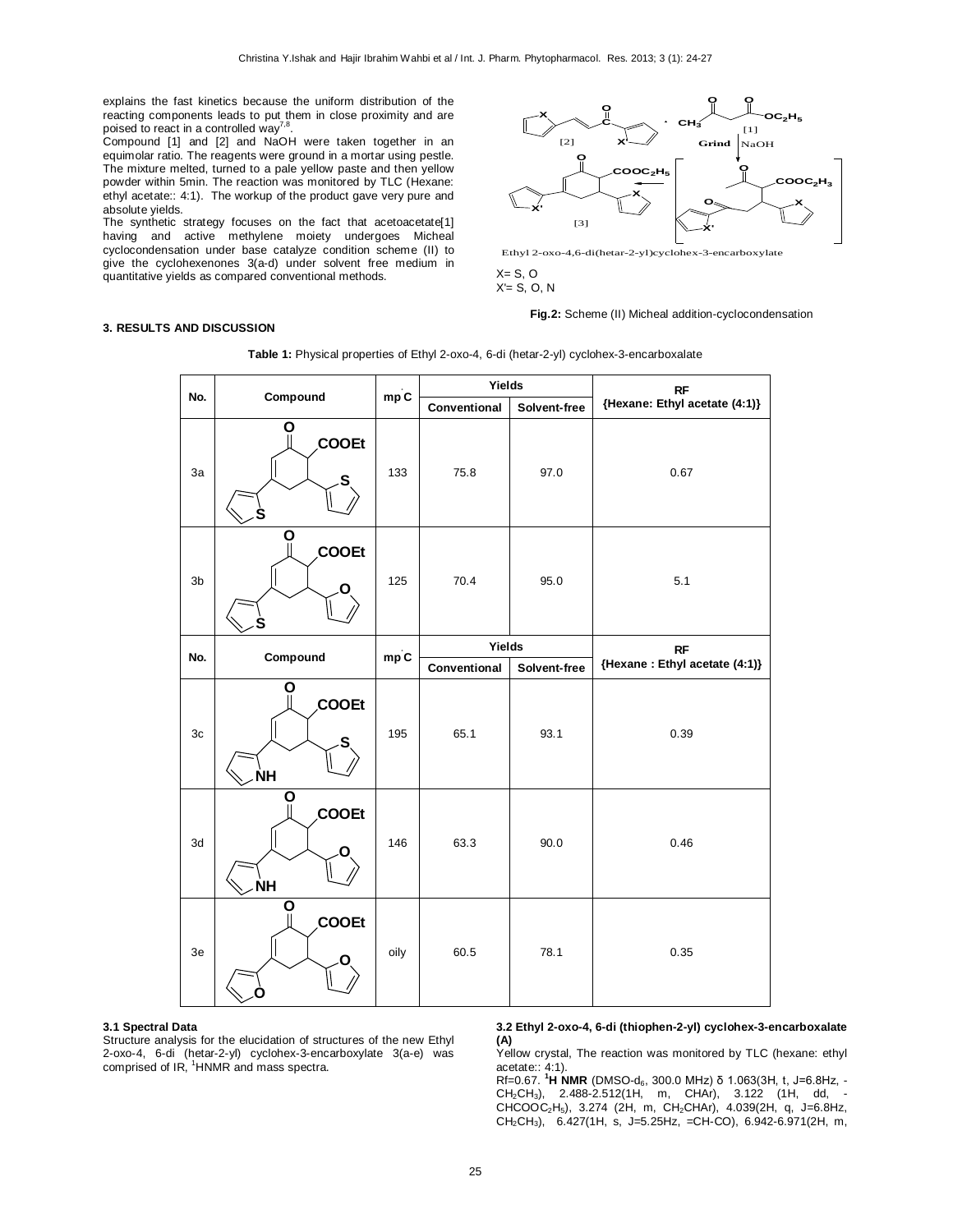HAr) 7.023 (1H, d, J=7.20Hz, HAr), 7.739(1H, t, J=6.96Hz,HAr), 7.755-7.852(2H, m, HAr).

**FTIR** (KBr, cm<sup>-1</sup>) 1736.58( $v_{C=0}$  ester), 1656.55( $v_{C=0}$ ketone), 1590(v<sub>C=C</sub>), 1206.26(v<sub>C-S)</sub>, 825.31(v<sub>C-H</sub>). **MS: m/z** 332(M<sup>+</sup>, 68.9%), 258(100%), 150(93.3%), 97(66.7%).

**Elemental analysis Calculate** C<sub>17</sub>H<sub>16</sub>O<sub>3</sub>S<sub>2</sub>: C 61.42, H 4.85, O 14.44, S 19.29

#### **3.3 Ethyl 2-oxo-6-(furan-2-yl)-4-(thiophen-2-yl) cyclohex-3 encarboxalate (B)**

Brown crystal, The reaction was monitored by TLC (hexane: ethyl acetate:: 4:1).

Rf=0.51**, <sup>1</sup>H NMR** (DMSO-d6, 300.0 MHz) δ 1.101(3H, t, J=6.8Hz,- CH2CH3), 2.495-2.507(1H,m,CHAr), 3.270(1H, dd, J=1.50Hz, -  $CHCOOC<sub>2</sub>H<sub>5</sub>$ , 3.808-3.850(2H, m, J=1.37Hz, CH<sub>2</sub>CHAr), 4.099(2H, q, J=6.8Hz, CH2CH3), 6.267(1H, d, J=6.30 Hz C3H furan) 6.413(1H, s, =CH-CO), 7.201-7.593 (3H, m, HAr), 7.76(1H, t, J=7.38Hz, HAr), 7.854(1H, d, J=7.20Hz, HAr)<br>FTIR (KBr.cm<sup>-1</sup>), 1732.0(y<sub>C-0</sub> este

**(KBr,cm<sup>-1</sup>)**,  $1732.0(v_{C=O}$  ester), 1658.7(v<sub>C=O</sub>ketone),  $1604.7(v_{C=C})$ ,  $1161.1(v_{=C O})$ ,729.0( $v_{C-H}$ ), 686.6( $v_{C-S}$ ), **MS:m/z** 316(M<sup>+</sup> ,28.1%), 243(100%),121(37.1%), 65(17.7%). **Elemental analysis Calculate C17H16O4S:** C 64.54, H 5.10, O 20.23, S 10.14

#### **3.4 Ethyl 2-oxo-4-(1H-pyrrol-2-yl)-6-(thiophen-2-yl) cyclohex-3 encarboxalate**

Yellow crystal, The reaction was monitored by TLC (hexane: ethyl acetate:: 4:1) .

Rf=0.39. **<sup>1</sup>H NMR** (DMSO-d6, 300.0 MHz) δ 1.061(3H , t, J=6.8Hz,  $-CH_2CH_3$ ), 2.941-3.201(1H, m, CHAr), 3.301(dd, 1H, CHCOOC2H5), 3.75-3.829(2H, m, -CH2CHAr), 4.026(2H, q,  $J=6.8$ Hz,  $CH_2CH_3$ ), 6.229 (1H, s, J=6.96Hz,HAr), 6.777-7.681(4H, m, HAr), 7.81(1H, d, HAr), 11.611(1H, s, J=5.00Hz, H 2-pyrrol). **FTIR** (KBr, cm-1 ),  $3255(v_{NH}$  stretching),  $1730(v_{C=O}$  ester),  $1641(v_{C=O}$  ketone),

 $1581(v_{C=C})$ , 1110.92(ν<sub>C-S</sub>), 703(ν<sub>C-H)</sub>.<br>180(24.2%). 137(41.8% **MS:m/z** 315(M<sup>+</sup>,25.3%), 242(58.8%), 180(24.2%), 137(41.8%), 104(100%). **Elemental analysis** 

**Calculate C17H17NO3S:** C 64.74, H 5.43, N 4.44, O 15.22

### **3.5 Ethyl 2-oxo-4-(1H-pyrrol-2-yl)-6-(furan-2-yl) cyclohex-3 encarboxalate**

Yellow crystal, The reaction was monitored by TLC (hexane: ethyl acetate:: 4:1).

Rf=0.46,**<sup>1</sup>HNMR** (DMSO-d6, 300.0MHz) δ 1.29(3H , t, J=6.8Hz, -  $CH_2CH_3$ ), 2.13-2.38(1H, m, CHAr), 3.56(1H,dd, -CHCOOC<sub>2</sub>H<sub>5</sub>), 3.73-3.89(2H, m,-CH<sub>2</sub>CHAr), 4.21(2H, q, J=6.8Hz, CH<sub>2</sub>CH<sub>3</sub>), 6.05-6.17(3H, m, ,HAr), 6.40 (1H, s, =CH-COAr), 6.51(1H, d , J=6.30Hz, HAr), 6.95(1H, d, J=6.62Hz, HAr), 7.581(1H, t, J=7.38Hz,HAr),<br>11.30(1H, s, J=5.0Hz, H 2-pyrrol). **FTIR** (KBr, cm<sup>-1</sup>),

 $3252(v_{NH}$  stretching),  $1728(v_{C=0}$ ester),  $1641(V_{C=0}$  ketone), 1583.45(v<sub>C=C</sub>), 1135.99(v<sub>C-O</sub>), 748.33(v<sub>C-H</sub>). **MS:m/z**:300(M<sup>+</sup>,18.7%), 227(100.0%).

**Elemental analysis Calculate** C<sub>17</sub>H<sub>17</sub>NO<sub>4</sub>: C 68.21, H 5.76, N 4.68, O 21.38.

IR spectra depicted in the region of the carbonyl stretching vibration two sharp absorption at  $v_{\text{max(KBr)}}$  (1728-1736), (1641-1658) cm<sup>-1</sup>, corresponding respectively to the ester and the vinylic carbonyls. The <sup>1</sup>H-NMR spectra substantiated the results of the IR analysis. The characteristic signals of an ethyl ester moiety δ (1.06-1.29) (3H,t)

#### **3.6 Biological Activity for Ethyl 2-oxo-4,6-di(thiophen-2-yl) cyclohex-3encarboxalate (A) and Ethyl 2-oxo-6-(furan-2-yl)-4- (thiophen-2-yl) cyclohex-3-encarboxalate B**

*3.6.1 Antimicrobial and Antifungal Study Procedure* 

Antibacterial activities of all the compounds were studied against Gram-positive bacteria [Staphylococcus aureus (RCMB000108), Bacillis subtilis (RCMB000109)] and Gram negative bacteria [Pseudomonas aeruginosa (RCMB000103), Escherichia coli (RCMB000106)].

#### *3.6.2 Antifungal Activity*

The synthesized compounds were also screened for their antifungal activity against [Candida albicans (RCMB0005003), Aspergillus fumigates (RCMB002006), Geotrichum candidum(052008), Syncephlastrum racemosum (005004)] .

Mean zone inhibition in mm ± standard deviation beyond well diameter (6mm) produced on a range of environmental and clinically pathogenic microorganisms using (10mg\ml) concentration of tested samples.

The test was done using the diffusion agar technique, well diameter: 6mm ……… (100µl was tested), (RCMB): Regional Center for Mycology and Biotechnology Culture Collection \*NA: No Activity, data are expressed in the form of mean  $\pm$  SD.

The table no. 2 and 3 represents the biological activity of compounds A and B.

| Table 2: Antibacterial Activity for Ethyl 2-oxo-4,6-di(thiophen-2-yl) cyclohex-3encarboxalate (A) and Ethyl 2-oxo-6-(furan-2-yl)-4-(thiophen-2-yl) |
|----------------------------------------------------------------------------------------------------------------------------------------------------|
| cvclohex-3-encarboxalate B                                                                                                                         |

| <b>Test Organism</b>                       | Staphylococcus aureus                                     |                                    | <b>Bacillis subtilis</b> |                 |                                          | <b>Pseudomonas</b><br>aeruginosa | Escherichia coli |              |                                    |  |  |
|--------------------------------------------|-----------------------------------------------------------|------------------------------------|--------------------------|-----------------|------------------------------------------|----------------------------------|------------------|--------------|------------------------------------|--|--|
| <b>Standard used</b>                       | Penicillin G   Streptomycin   Penicillin G   Streptomycin |                                    |                          |                 | Penicillin G Streptomycin   Penicillin G |                                  |                  | Streptomycin |                                    |  |  |
| Zone of Inhibition (mm)                    | $30.1 \pm 0.06$                                           | $28.1 \pm 0.07$<br>$31.6 \pm 0.05$ |                          | $29.7 \pm 0.06$ |                                          | $28.3 \pm 0.08$                  | $25.2 \pm 0.09$  |              | $29.7 \pm 0.07$<br>$33.1 \pm 0.09$ |  |  |
| Zone of Inhibition (mm) for Test Compounds |                                                           |                                    |                          |                 |                                          |                                  |                  |              |                                    |  |  |
| А                                          | $17.3 \pm 0.3$                                            |                                    |                          | $19.9 \pm 0.05$ |                                          | <b>NA</b>                        |                  |              | $14.1 \pm 0.2$                     |  |  |
| B                                          | $19.4 \pm 0.2$                                            |                                    |                          | $20.2 \pm 0.08$ |                                          | $11.3 \pm 0.06$                  |                  |              | $14.9 \pm 0.2$                     |  |  |

**Table 3:** Antifungal for Ethyl 2-oxo-4,6-di(thiophen-2-yl)cyclohex-3encarboxalate (A) and Ethyl 2-oxo-6-(furan-2-yl)-4-(thiophen-2-yl) cyclohex-3 encarboxalate B

| Aspergilluss fumigates<br><b>Test Organism</b> |                 |                 | Geotrichum candidum |                                                                  | Candida albicans | Syncephlastrum<br>racemosum |                 |                 |  |  |
|------------------------------------------------|-----------------|-----------------|---------------------|------------------------------------------------------------------|------------------|-----------------------------|-----------------|-----------------|--|--|
| <b>Standard used</b>                           | Itraconazole    | Clotrimazole    |                     | Itraconazole Clotrimazole Itraconazole Clotrimazole Itraconazole |                  |                             |                 | Clotrimazole    |  |  |
| Zone of Inhibition<br>(mm)                     | $27.4 \pm 0.05$ | $26.3 \pm 0.08$ | $24.2 \pm 0.09$     | $23.2 \pm 0.03$                                                  | $25.2 \pm 0.07$  | $20.8 \pm 0.02$             | $23.9 \pm 0.04$ | $21.4 \pm 0.05$ |  |  |
| Zone of Inhibition (mm) for Test Compounds     |                 |                 |                     |                                                                  |                  |                             |                 |                 |  |  |
| Α                                              | $13.2 \pm 0.09$ |                 | $10.2 + 0.1$        |                                                                  | $9.4 \pm 0.2$    |                             | <b>NA</b>       |                 |  |  |
| В                                              |                 | $19.4 \pm 0.03$ |                     | $16.3 \pm 0.2$                                                   |                  | $15.2 \pm 0.09$             |                 | $12.8 \pm 0.05$ |  |  |